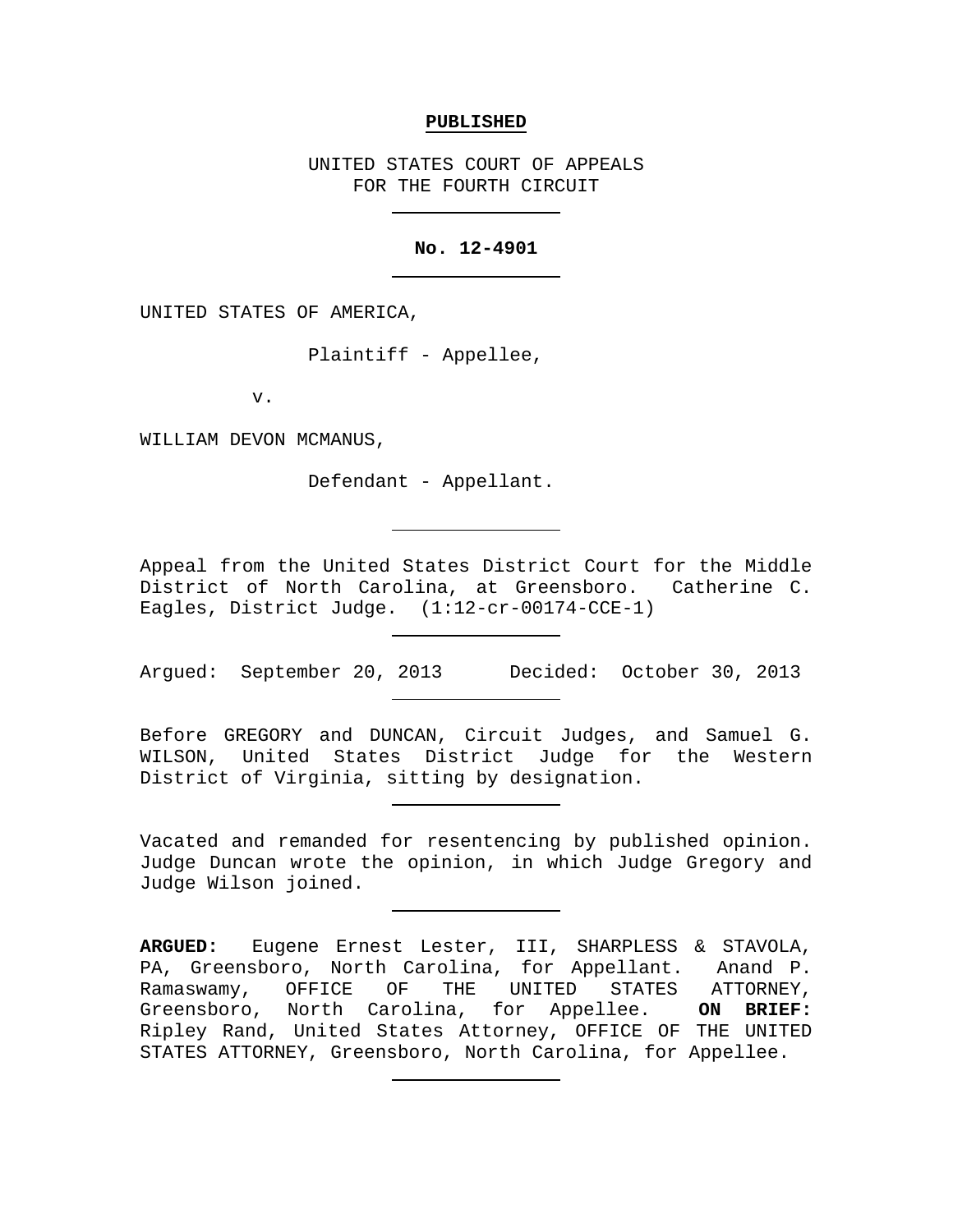DUNCAN, Circuit Judge:

William Devon McManus pleaded guilty to one count of Possession of Child Pornography in violation of 18 U.S.C. §  $2252A(a)(5)(B)$  and  $(b)(2)$ . He was sentenced to 72 months' imprisonment and a subsequent 10 years' supervised release. McManus appeals his sentence on the ground that the district court improperly calculated the applicable Sentencing Guideline range. For the reasons that follow, we vacate and remand for resentencing.

I.

McManus used a file-sharing computer program known as Gigatribe to acquire and maintain images and videos of child pornography. Gigatribe allows users to share files with other users with whom they have become "friends" through an invitation and acceptance feature of the program. A user is not able to see or access another user's files unless: 1) one user has invited the other and the other has accepted the invitation; and 2) the other user maintains a shared folder, accessible to friends, that is populated with files.

McManus created a shared folder and populated it with the files of child pornography he possessed. An FBI agent downloaded some of these files from McManus's Gigatribe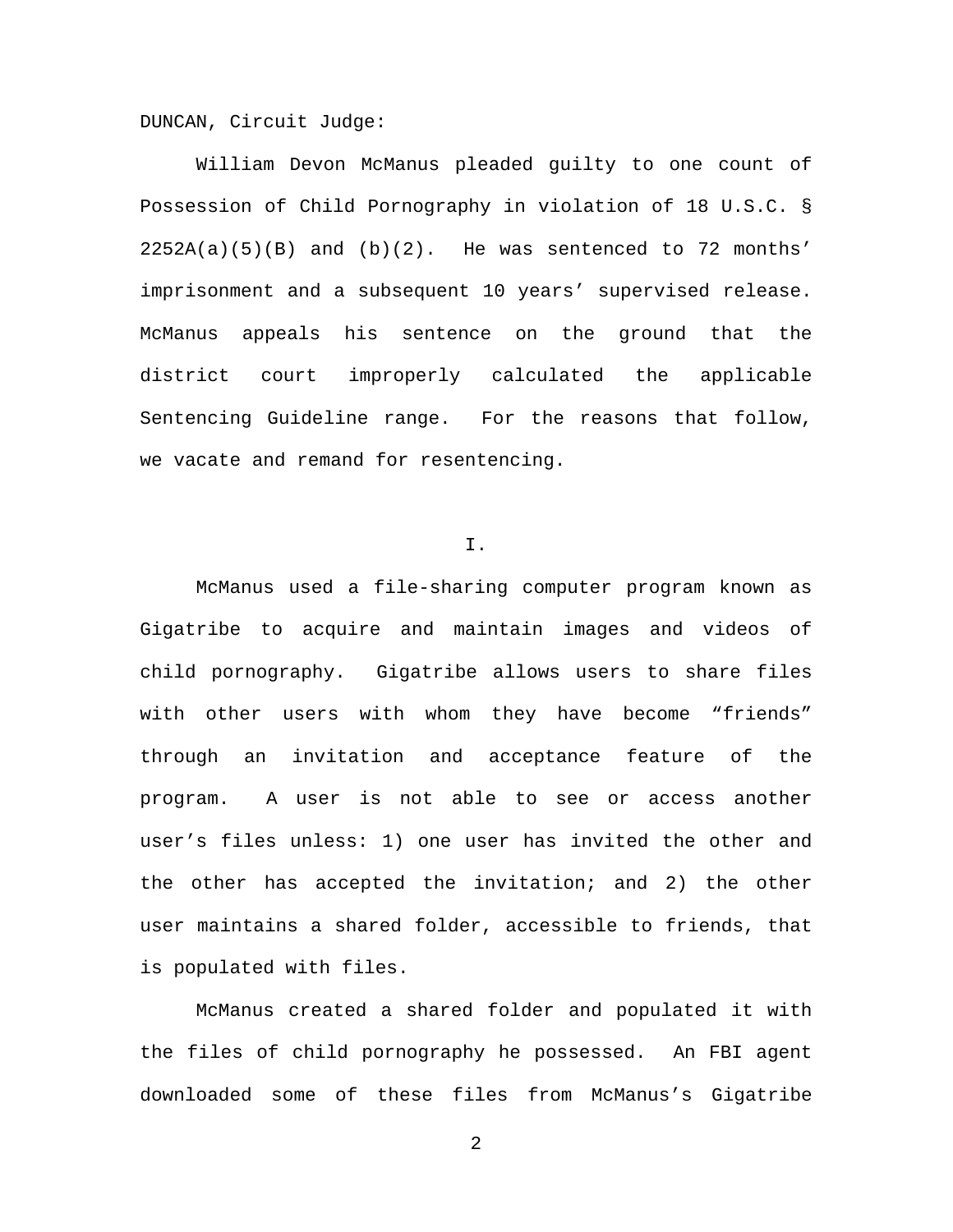account, leading to McManus's arrest and indictment. There is no evidence in the record to indicate how the FBI agent gained access to McManus's restricted shared folder. The FBI agent gave McManus nothing in exchange for the files he downloaded and there is no evidence that any other individual downloaded pornographic files from McManus.

At the sentencing hearing following McManus's guilty plea, the district court applied a five-level enhancement under United States Sentencing Guideline § 2G2.2(b)(3)(B) to McManus's base possession offense level. This enhancement applies when a defendant has "distributed" child pornography "for the receipt, or expectation of receipt, of a thing of value, but not for pecuniary gain." Applying this enhancement, the district court concluded that McManus's offense level was 33 and his criminal history category was I. $^1$  $^1$  The district court calculated a sentencing range of 135 to 168 months which it reduced to a range of 120 to 120 months to comply with the statutory maximum.[2](#page-2-1) The district court applied a downward variance based primarily on the relative seriousness of McManus's

<span id="page-2-1"></span><span id="page-2-0"></span><sup>&</sup>lt;sup>1</sup> McManus does not challenge any of the district court's other non-distribution enhancements under § 2G2.2.  $2^{2}$  See 18 U.S.C. § 2252A(b)(2).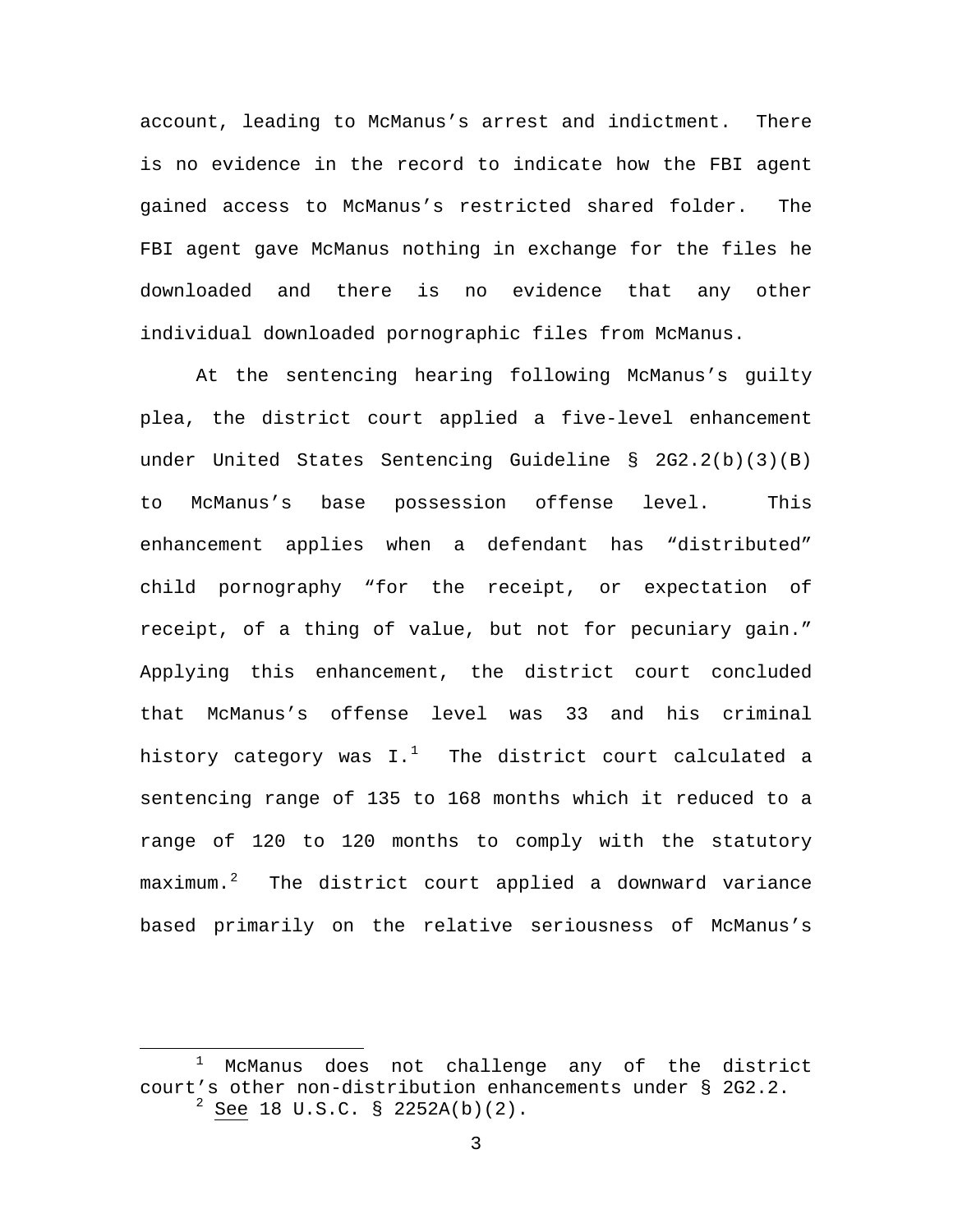offense, resulting in a sentence of 72 months' imprisonment.<sup>[3](#page-3-0)</sup>

#### II.

On appeal, McManus contends that his sentence is procedurally unreasonable because the district court improperly calculated his Guideline range under U.S.S.G. § 2G2.2(b). He argues that the district court erred by applying the five-level enhancement under § 2G2.2(b)(3)(B) instead of the two-level enhancement for simple distribution under § 2G2.2(b)(3)(F).

We review criminal sentences for reasonableness using an abuse of discretion standard. Gall v. United States, 552 U.S. 38, 51 (2007). We review the district court's factual findings for clear error and its legal conclusions de novo. United States v. Strieper, 666 F.3d 288, 292 (4th Cir. 2012). The review proceeds in two parts. We first determine whether the district court committed any significant procedural error. Id. If the sentence is procedurally sound, we review its substantive reasonableness to determine whether in the totality of the

<span id="page-3-0"></span><sup>3</sup> McManus does not challenge the district court's imposition of a ten-year period of supervised release. A term of supervised release from one year up to life is permissible for sex offenses. U.S.S.G. § 5D1.2(b).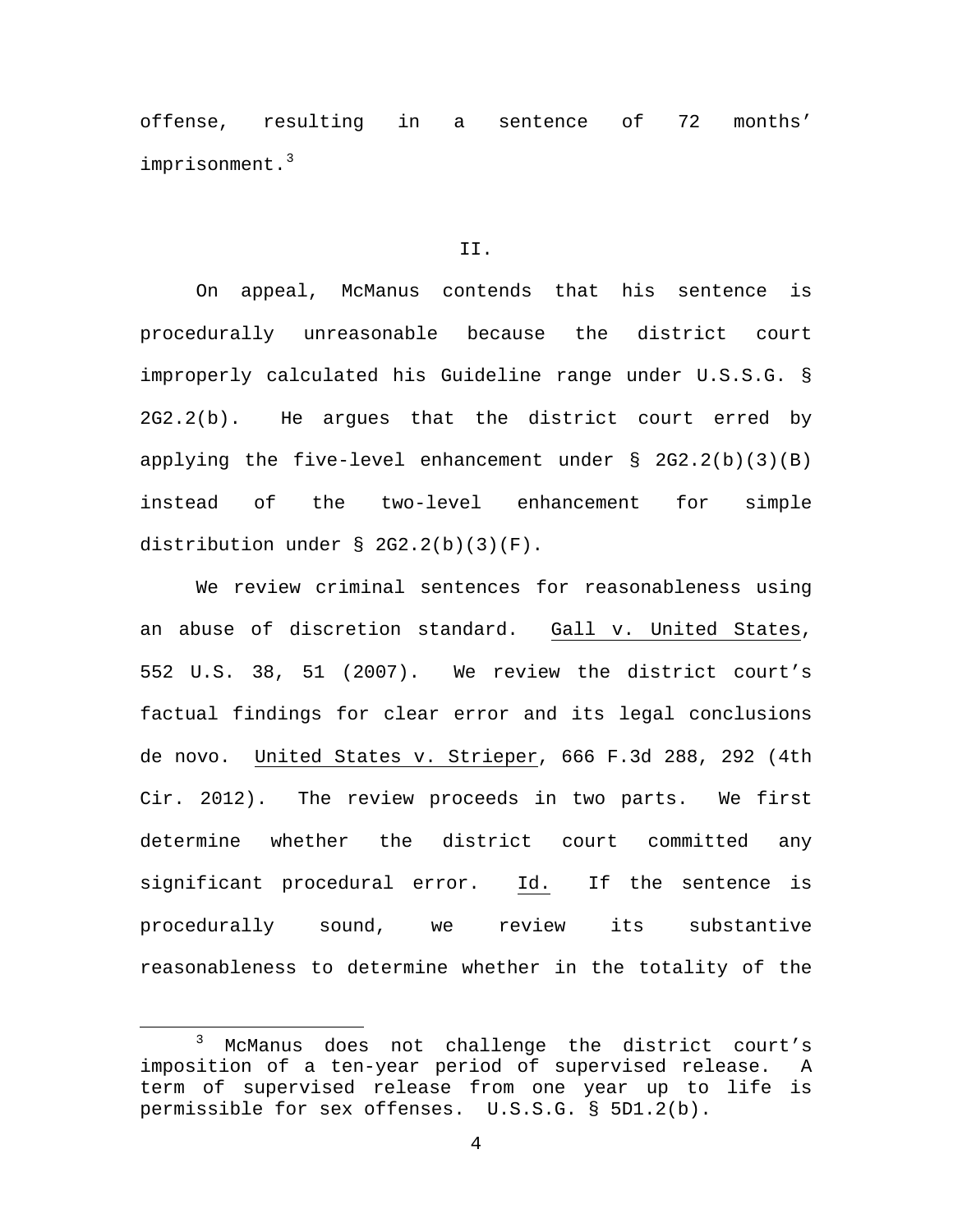circumstances the district court abused its discretion by concluding that the sentence satisfies the standards set out in 18 U.S.C. § 3553(a). Gall, 552 U.S. at 51.

Interpretation of the Sentencing Guidelines is a question of law that we review de novo. United States v. Price, 711 F.3d 455, 458 (4th Cir. 2013). "Although the sentencing guidelines are only advisory, improper calculation of a guideline range constitutes significant procedural error, making the sentence procedurally unreasonable and subject to being vacated." Hargrove, 701 F.3d 156, 161 (4th Cir. 2012). However, sentencing error is subject to harmlessness review. Sentencing "error is harmless if the resulting sentence [is] not 'longer than that to which [the defendant] would otherwise be subject.'" United States v. Mehta, 594 F.3d 277, 283 (4th Cir. 2010) (quoting United States v. Stokes, 261 F.3d 496, 499 (4th Cir. 2001)).

# III.

The proper manner of applying the five-level §2G2.2(b)(3)(B) enhancement to a defendant's use of a filesharing program to distribute child pornography is a question of first impression in this Circuit. Strieper, 666 F.3d at 295 (finding that we have not yet answered this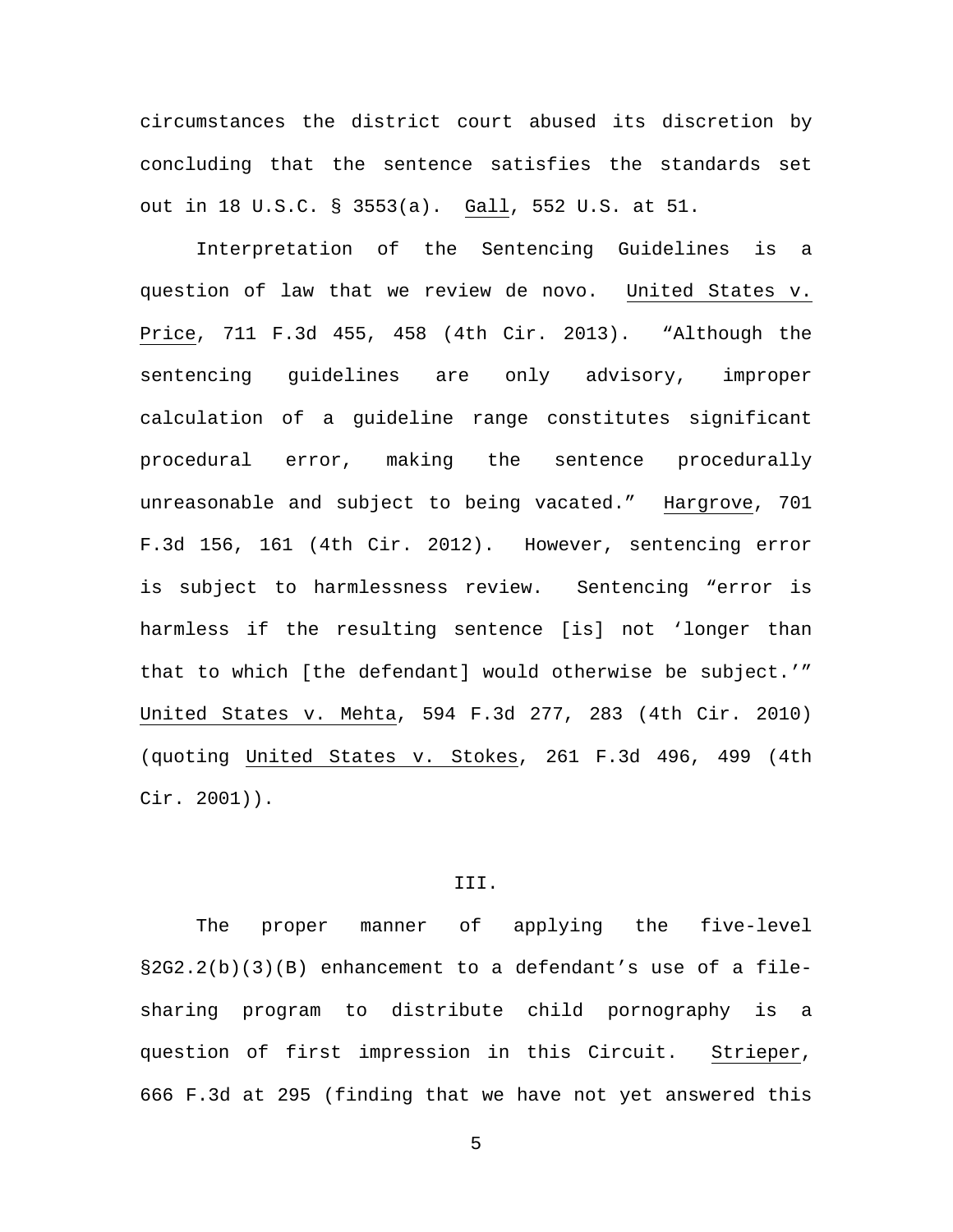question and declining to do so based on the procedural posture of the case). The central issues before us are the meaning of the phrase "[d]istribution for the ... expectation of receipt[] of a thing of value," and what evidence constitutes sufficient proof that a defendant had such an expectation. U.S.S.G. § 2G2.2(b)(3)(B). Although a number of other circuits have interpreted this phrase, we have not, and it is incumbent upon us to do so "according to the ordinary rules of statutory construction." Strieper, 666 F.3d at 293-94.

#### A.

When interpreting the Sentencing Guidelines, "[a]s in all cases of statutory interpretation, our inquiry begins with the text of the statute." United States v. Ashford, 718 F.3d 377, 382 (4th Cir. 2013) (quoting Chesapeake Ranch Water Co. v. Bd. of Comm'rs of Calvert Cnty., 401 F.3d 274, 279 (4th Cir. 2005)). "We determine the plainness or ambiguity of the statutory language ... by reference to the language itself, the specific context in which that language is used, and the broader context of the statute as a whole." United States ex rel. Carter v. Halliburton Co., 710 F.3d 171, 189 (4th Cir. 2013) (internal quotation marks and citations omitted). "[W]here the statutory language is ambiguous we turn to other evidence to interpret the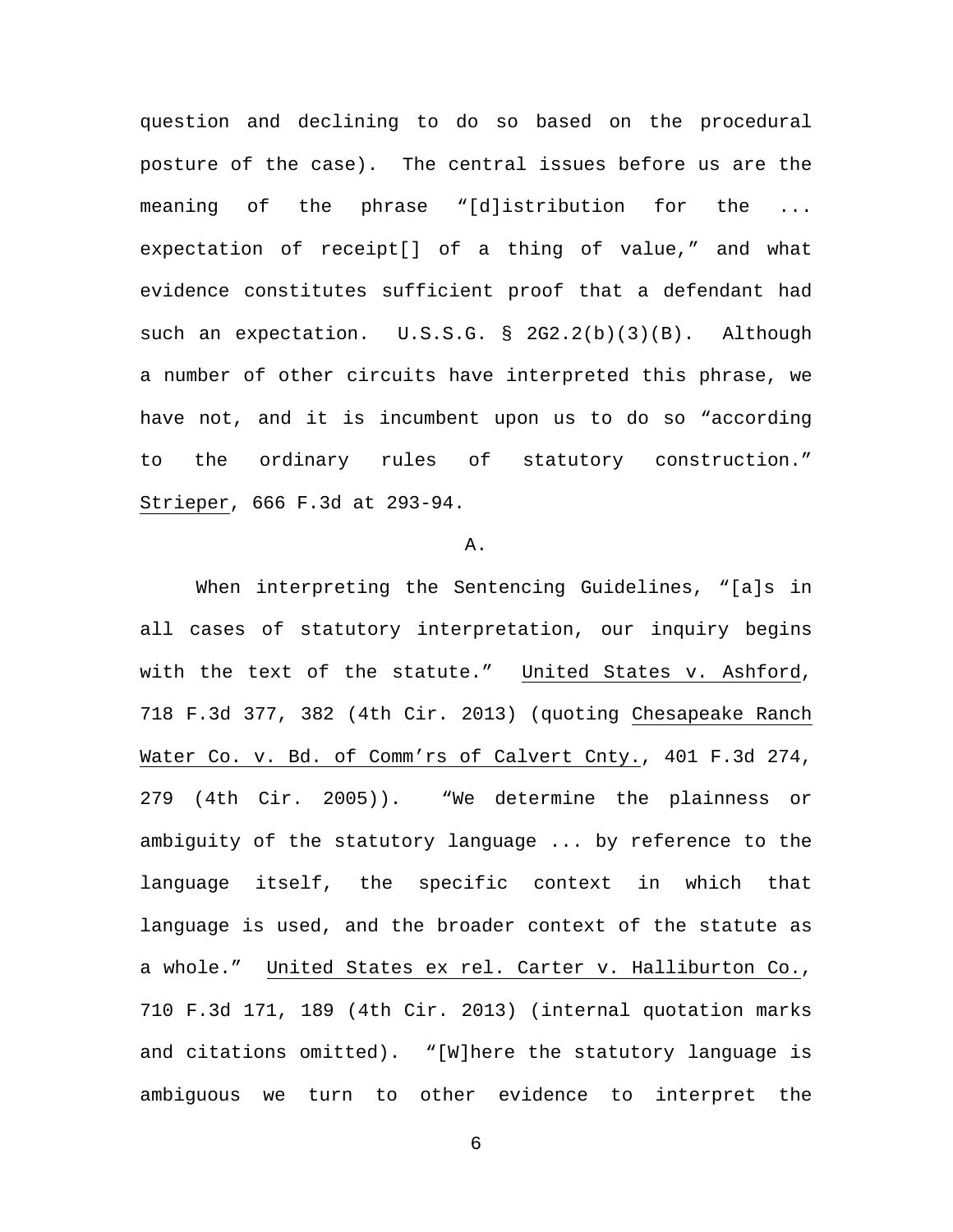meaning of the provision ... including the Sentencing Guidelines commentary." Ashford, 718 F.3d at 382 (alteration in original) (internal quotation marks and citations omitted).

Section 2G2.2 states, in relevant part, that:

If the offense involved:

(A) Distribution for pecuniary gain, increase by the number of levels from the table in § 2B1.1<br>(Theft. Property Destruction. and Fraud) (Theft, Property Destruction, and Fraud) corresponding to the retail value of the material, but by not less than 5 levels.

(B) Distribution for the receipt, or expectation of receipt, of a thing of value, but not for pecuniary gain, increase by 5 levels.

(C) Distribution to a minor, increase by 5 levels. (D) Distribution to a minor that was intended to persuade, induce, entice, or coerce the minor to engage in any illegal activity, other than illegal activity covered under subdivision (E), increase by 6 levels.

(E) Distribution to a minor that was intended to persuade, induce, entice, coerce, or facilitate the travel of, the minor to engage in prohibited sexual conduct, increase by 7 levels.

(F) Distribution other than distribution described in subdivisions (A) through (E), increase by 2 levels.

U.S.S.G. § 2G2.2(b)(3).

In the context of the entirety of § 2G2.2 and our precedent interpreting its elements, the meaning of the phrase at issue is unambiguous. It is clear from the text of the Guidelines that  $\S$  2G2.2(b)(3)(F) is a residual enhancement and that application of  $\S S$  2G2.2(b)(3)(A) -  $(E)$ require proof beyond that necessary to trigger § (F). In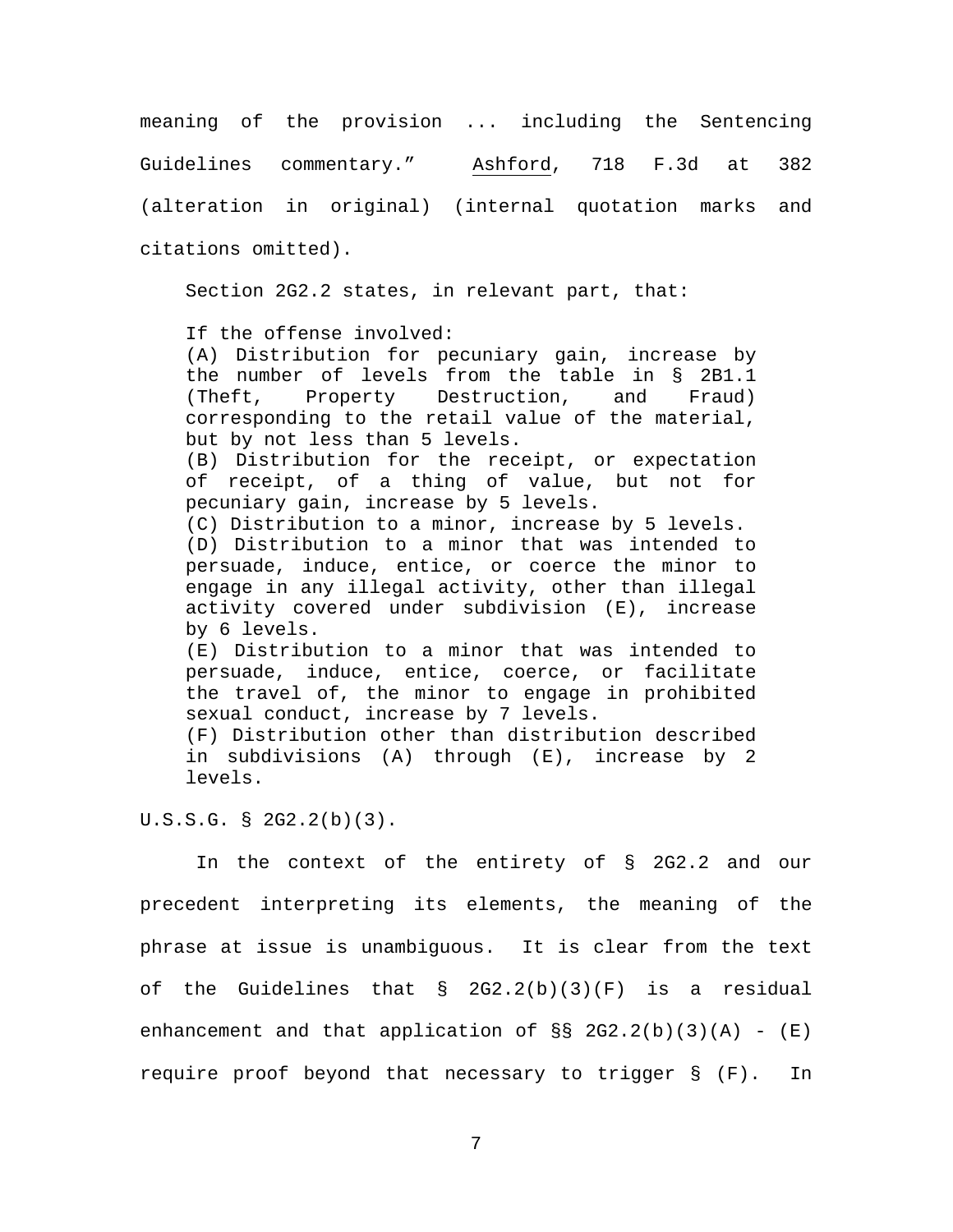United States v. Layton, we held that the elements of  $\S$  (F) are satisfied when a defendant knowingly permits others to access and retrieve child pornography files in the defendant's possession, even if he does so passively. 564 F.3d 330, 335 (4th Cir. 2009). A plain reading of the text also indicates the type of additional proof that is required to trigger § (B). If the Government proves distribution, it must then prove that the defendant distributed pornography with the specific purpose of securing some kind of benefit in exchange. The Government must show that the defendant conditioned his decision to distribute his files on his belief that he would receive something of value in return. The requisite proof of intent is the same whether the exchange is realized ("receipt") or not ("expectation of receipt"). To the extent that there is any dispute about the meaning of "a thing of value, but not ... pecuniary gain," that term is defined in the application notes, and includes the exchange of child pornographic materials. U.S.S.G. § 2G2.2, cmt. 1. There is no indication in the text of the statute that "expectation" should be given anything other than its commonly understood meaning. See United States v. Powell, 680 F.3d 350, 355 (4th Cir. 2012). However, it is important to note that an expectation is more than a mere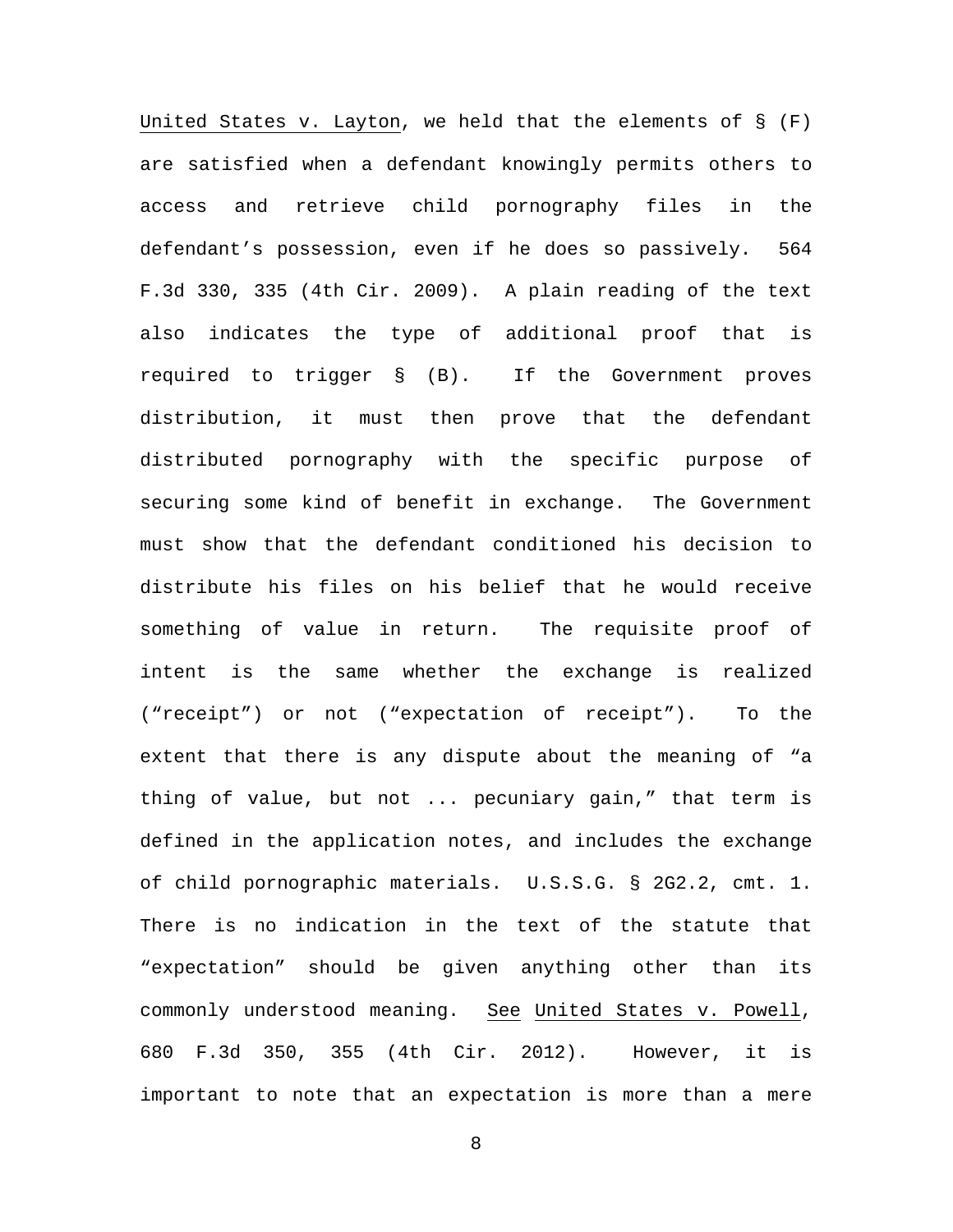hope. A thing that is expected is reasonably likely to occur, while a thing that is hoped for is at best merely possible.

The burden is on the Government to prove the facts needed to support a sentencing enhancement by a preponderance of the evidence. United States v. Grubbs, 585 F.3d 793, 799-803 (4th Cir. 2009). In light of the above, to trigger the § 2G2.2(b)(3)(B) five-level enhancement, the Government must show that the defendant: 1) knowingly made child pornography in his possession available to others by some means, and 2) made his pornographic materials available for the specific purpose of obtaining something of valuable consideration, such as more pornography, whether or not he actually succeeded in obtaining the desired thing of value.

## IV.

In this case, the parties agree that McManus's acts are sufficient to satisfy at least the first element of proof and to trigger the residual distribution enhancement under Layton. The Government argues that McManus's use of Gigatribe to distribute child pornography "constitutes acts greater than those seen in Layton," and that proof of those acts is sufficient to satisfy the additional burden of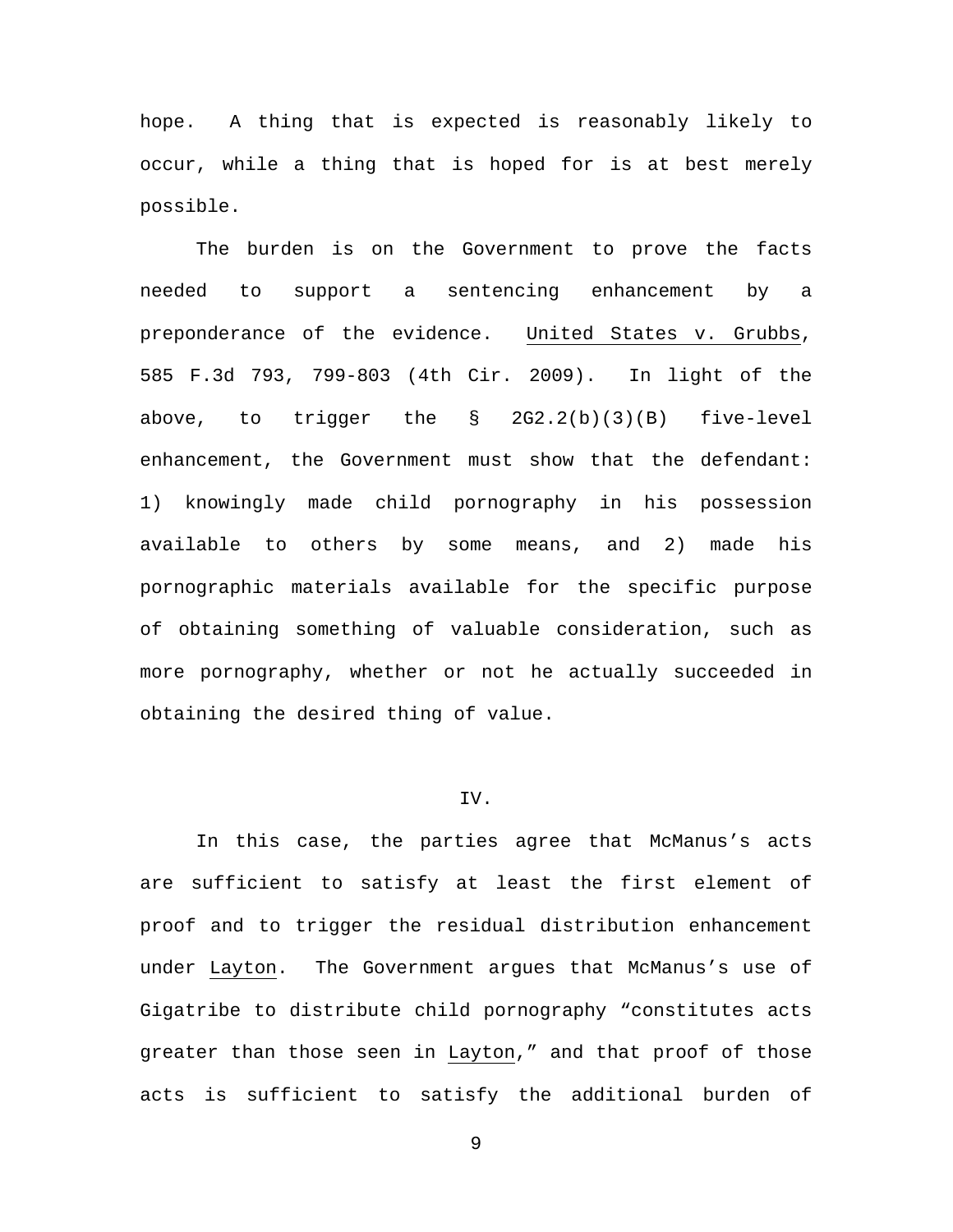proof for the five-level enhancement. Appellee's Br. 10. It contends that: 1) the invitation and acceptance feature of Gigatribe renders any use of the program for distribution inherently reciprocal, and 2) McManus intentionally used Gigatribe to create a shared folder containing pornographic material with the knowledge that other users could access and download those files.<sup>[4](#page-9-0)</sup> We address, and reject, these arguments in turn.

A.

The Government first argues that "[t]here is an inherent reciprocity in the invitation and acceptance process necessary to gain mutual access to users' files which exceeds the distribution seen in Layton, and supports U.S.S.G. 2G2.2(b)(3)(B)'s 'expectation of receipt' and resulting five-level increase." Appellee's Br. 10. This argument relies primarily on the distinction between open file-sharing programs, like the one used in Layton, and closed file-sharing programs, like Gigatribe. In an open

<span id="page-9-0"></span> $4$  The Government makes a third argument that the file selection feature of Gigatribe renders its use an act materially greater than use of the program in Layton. It contends that users of Gigatribe are more likely than users of other programs to know the content of the files they are downloading because they are able to visually preview and<br>individually select files to download. Because McManus individually select files to download. does not contend that he was not in possession of child<br>pornography or that he downloaded such files pornography or that he downloaded such files unintentionally, this feature of Gigatribe is irrelevant to our analysis.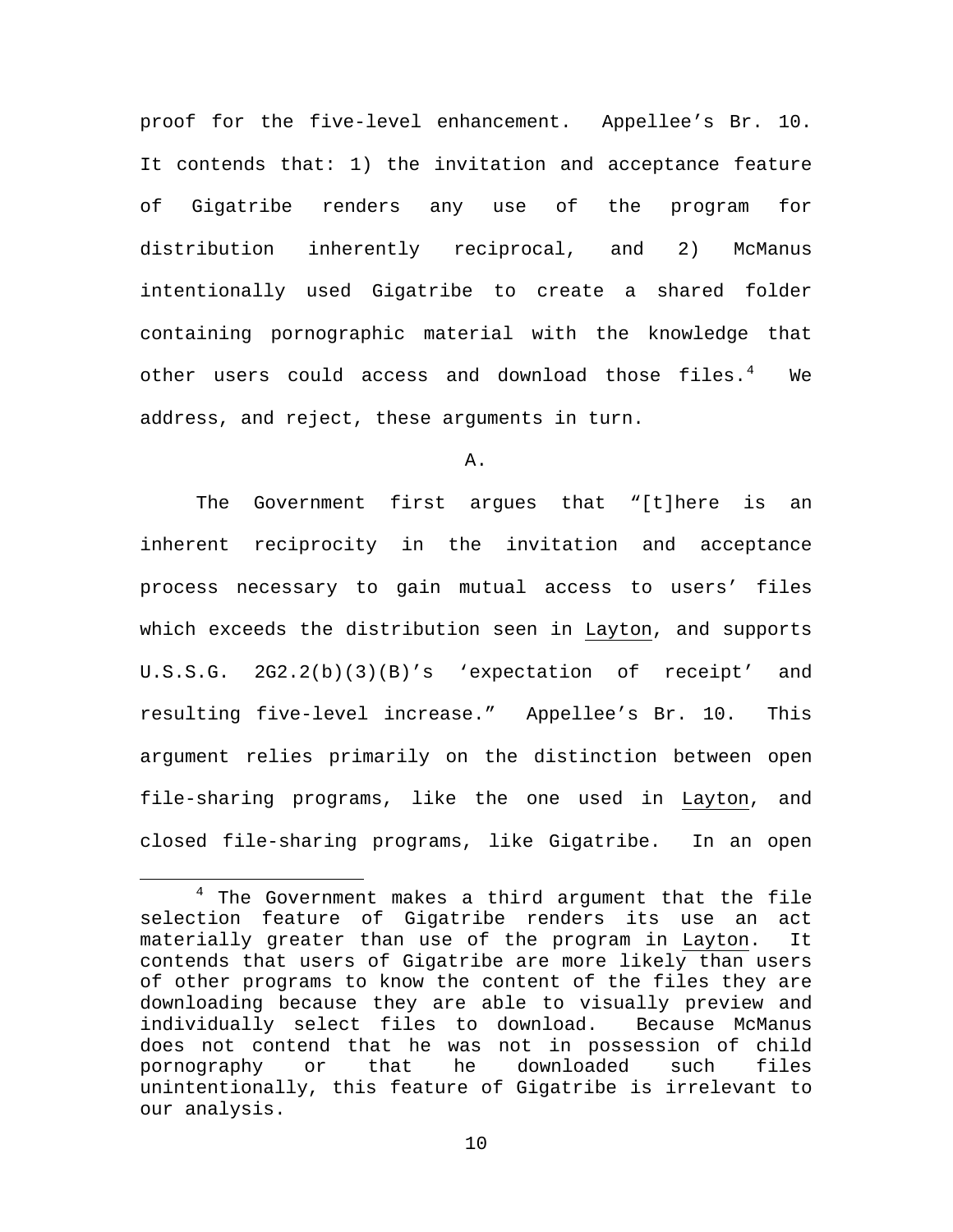program, if a user chooses to create a shared folder, its contents are available to all other users. In Gigatribe, if a user chooses to create a shared folder, its contents are available only to those other users with whom he has become "friends," either by inviting them or by accepting invitations from them.

Although the Government does not elaborate on its proposition, it seems to be arguing that no Gigatribe user would become friends with another user unless he believed that the other user would allow access to his files. The district court relied on this implied reasoning to conclude that the five-level enhancement was warranted because "you're inviting people in and you're sharing so that they will let you see their stuff, you show them your stuff." J.A. 52-53. Affirming the district court's reliance on the Government's inherent reciprocity argument would establish a per se rule applying the five-level enhancement to every Gigatribe distribution offense absent any evidence of the particular defendant's state of mind.<sup>[5](#page-10-0)</sup> We decline to adopt the Government's proposed rule.

<span id="page-10-0"></span><sup>&</sup>lt;sup>5</sup> At oral argument the Government contended that its position would not result in a per se application of the five-level enhancement. However, it was unable to explain how its proposed rule could be individualized.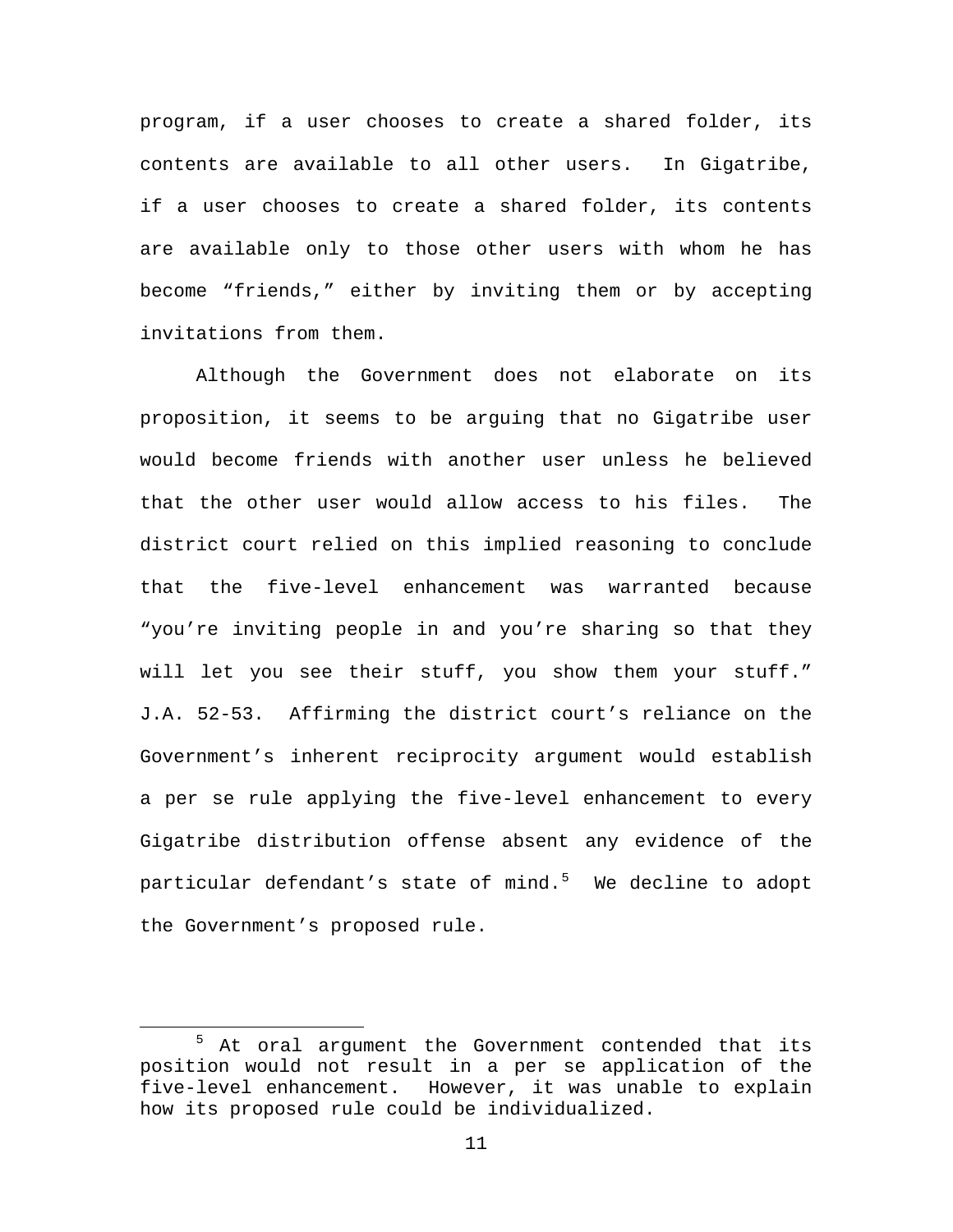Because § 2G2.2(b)(3)(B) requires proof of an individual defendant's mental state to trigger the fivelevel enhancement, a per se rule is inappropriate. Beyond its attempt to evade § (B)'s requirement of individualized proof, the Government's proposed per se rule is simply unsupported by the facts.

Although we have not addressed this question, both the Tenth and Eleventh Circuits have recognized the fallacy of inherent-reciprocity reasoning in cases involving open file-sharing programs. In United States v. Geiner, the Tenth Circuit held that because file-sharing programs generally allow users to retrieve files without sharing any files of their own, a defendant who distributes child pornography using a file-sharing network "does not necessarily do so in exchange for similar files, particularly when the defendant understands that these files are available even if he chooses not to share his own." 498 F.3d 1104, 1111 (10th Cir. 2007). Geiner emphasized the Guideline's requirement that distribution be "for the receipt or expectation of receipt," and concluded that expectation must be an individualized factual determination. Id.

12

i.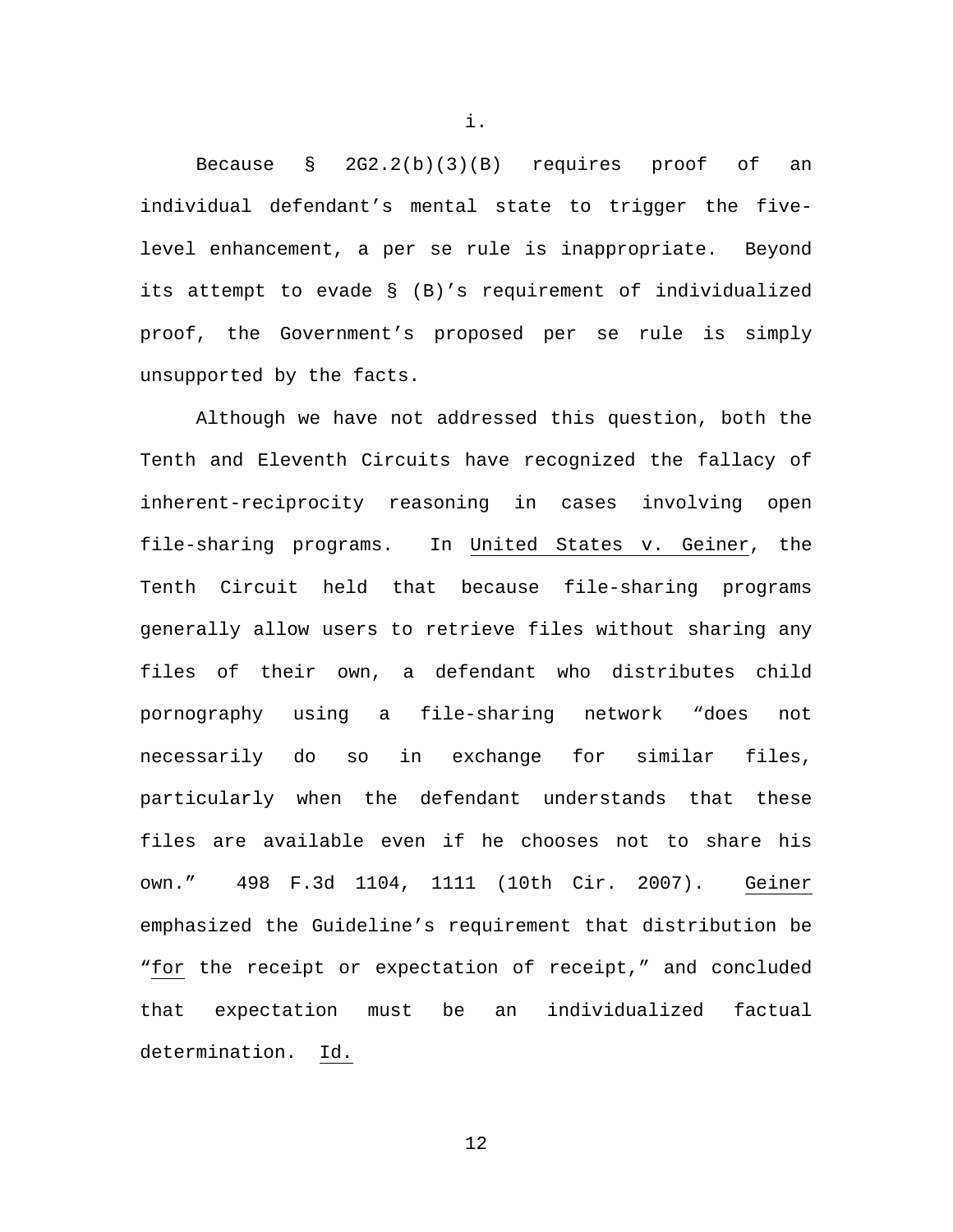In United States v. Spriggs, the Eleventh Circuit held that a user's mere "hope that a peer would reciprocate his generosity" was insufficient to show distribution with an expectation of receipt "[w]ithout evidence that [that user] and another user conditioned their decisions to share their illicit image collections on a return promise to share files." 666 F.3d 1284, 1288 (11th Cir. 2012). In United States v. Vadnais, the Eleventh Circuit held that "logic compels the conclusion that more [than use] must be required for the five-level enhancement," because it "require[s] that the distribution occur for a specified purpose." 667 F.3d 1206, 1209 (11th Cir. 2012). Vadnais held that inferring an expectation of receipt from mere use is unsupported by the operation of an open file-sharing program because "freeloading" is possible. Id. As Geiner recognized, knowing use of a sharing feature proves only an intent to distribute because a user does "not need to share child pornography to get pornography." Vadnais, 667 F.3d at 1210. A knowledgeable file-share user "ha[s] no expectation of receiving any more child pornography merely by sharing his files" because he understands that he does not need to make his files available to gain access to those of other users. Id.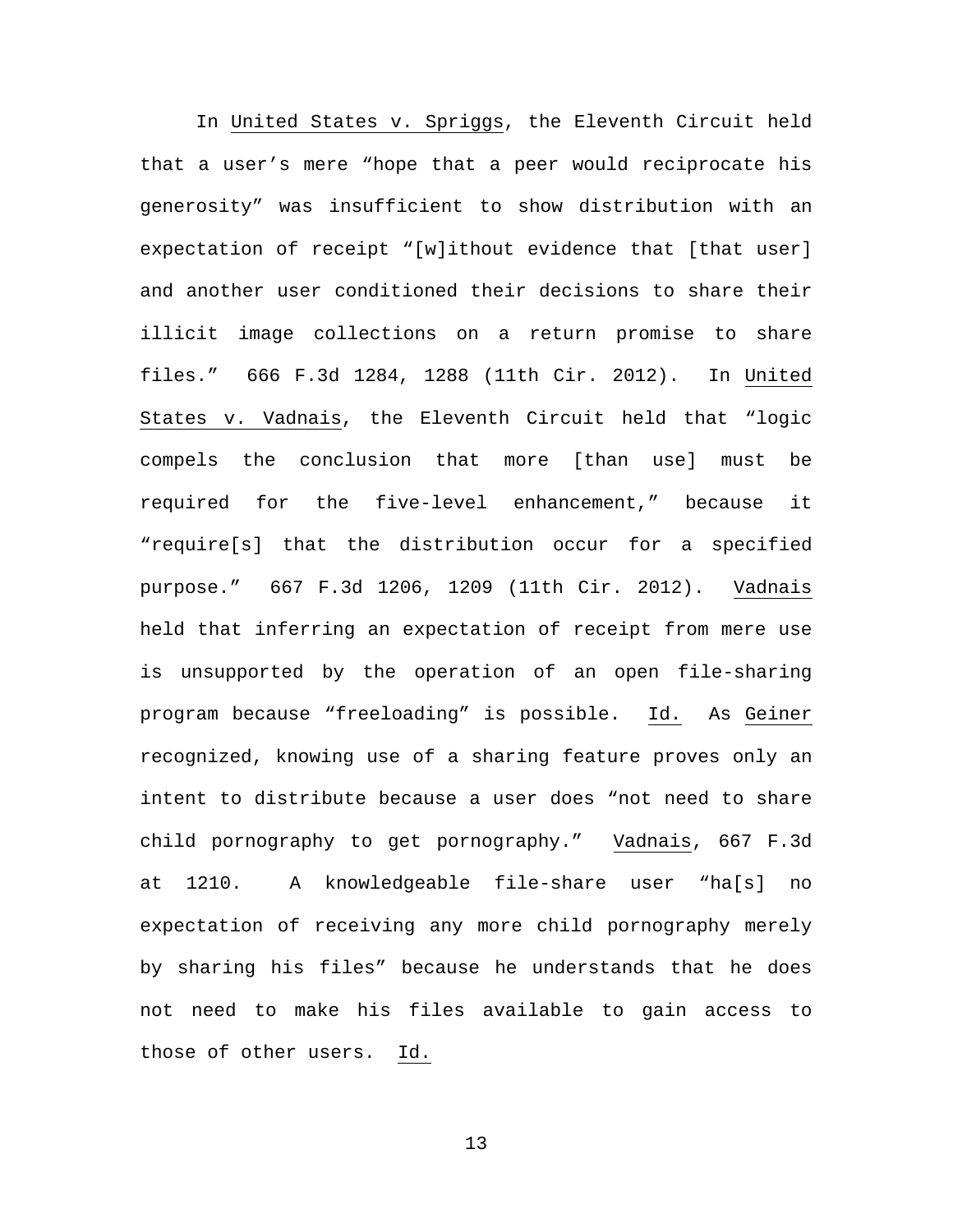Contrary to the Government's contention, Gigatribe's invitation and acceptance feature does not alter this analysis. A per se application of the five-level enhancement might be appropriate, for example, in a case where a defendant used a website which permitted users to download a file of child pornography only if they first submitted a file of child pornography that would be redistributed through the same mechanism to other users. In such a program, use of the website would necessarily satisfy all of the requirements of § (B) because users would knowingly distribute pornography, necessarily intend to receive pornography in return, and reasonably expect to receive pornography in exchange for their pornography because that would be the only purpose of the system. This fictitious system is inherently reciprocal in a way that would allow per se application of the Guideline enhancement. The same cannot be said for Gigatribe.

The undisputed facts found by the district court show that within the Gigatribe system: 1) the existence and content of a user's files are unknown to other users absent direct communication, and 2) a user does not necessarily have access to another user's files merely because they are

ii.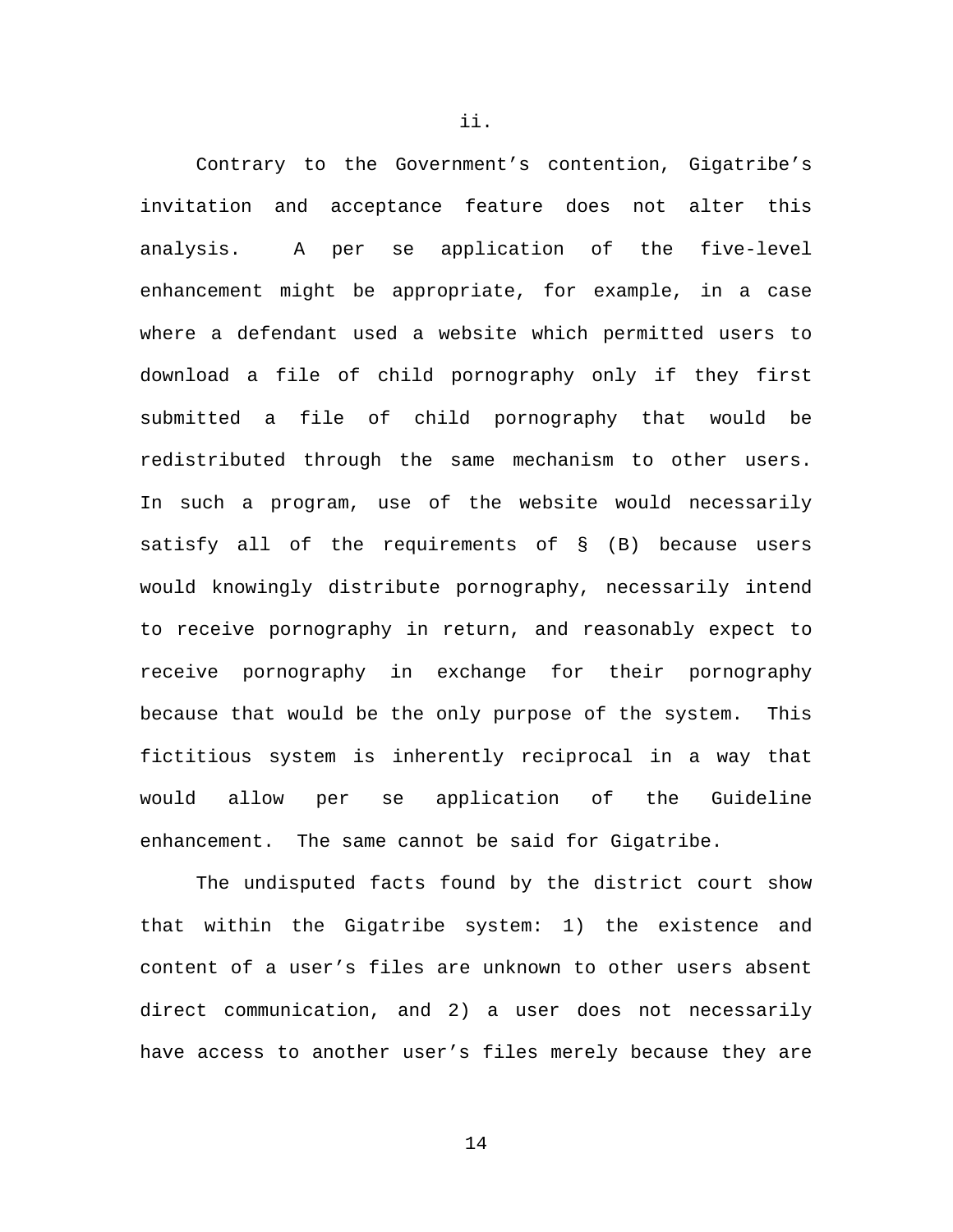Gigatribe "friends." The Government's own evidence shows

that:

A user can prevent anyone from seeing what they share with other users and can choose to share everything with all users or just with specific users .... [I]nformation including thumbnails of the pictures and/or videos on the ... users [sic] system are ... only sent if the user on the other end has physically either invited the user or accepted to invite of the use [sic]. Users make several active decisions that contribute to the<br>distribution of the files. First, they make an distribution of the files. active decision to download and setup a file sharing program. Second, they actively set up a shared folder and make a choice on the folder and contents that they share. Third, they make an contents that they share. active decision to open and allow access to other users they 'friend' to see what they have .... A user can scroll through the available files that another user has allowed them to see.

Appellee's Br. 3-4.

It is apparent that Gigatribe users can freeload in the same manner as users of open file-sharing programs. A Gigatribe user can maintain an account and invite and accept friends without sharing files. A user can also make files available only to selected friends and can password protect certain files within folders that are otherwise accessible to friends. Moreover, a user's files are not visible to any other user who is not that user's friend, and no user has any reason to assume that any other user possesses shared files which he would consider valuable because Gigatribe can host any type of music, picture, or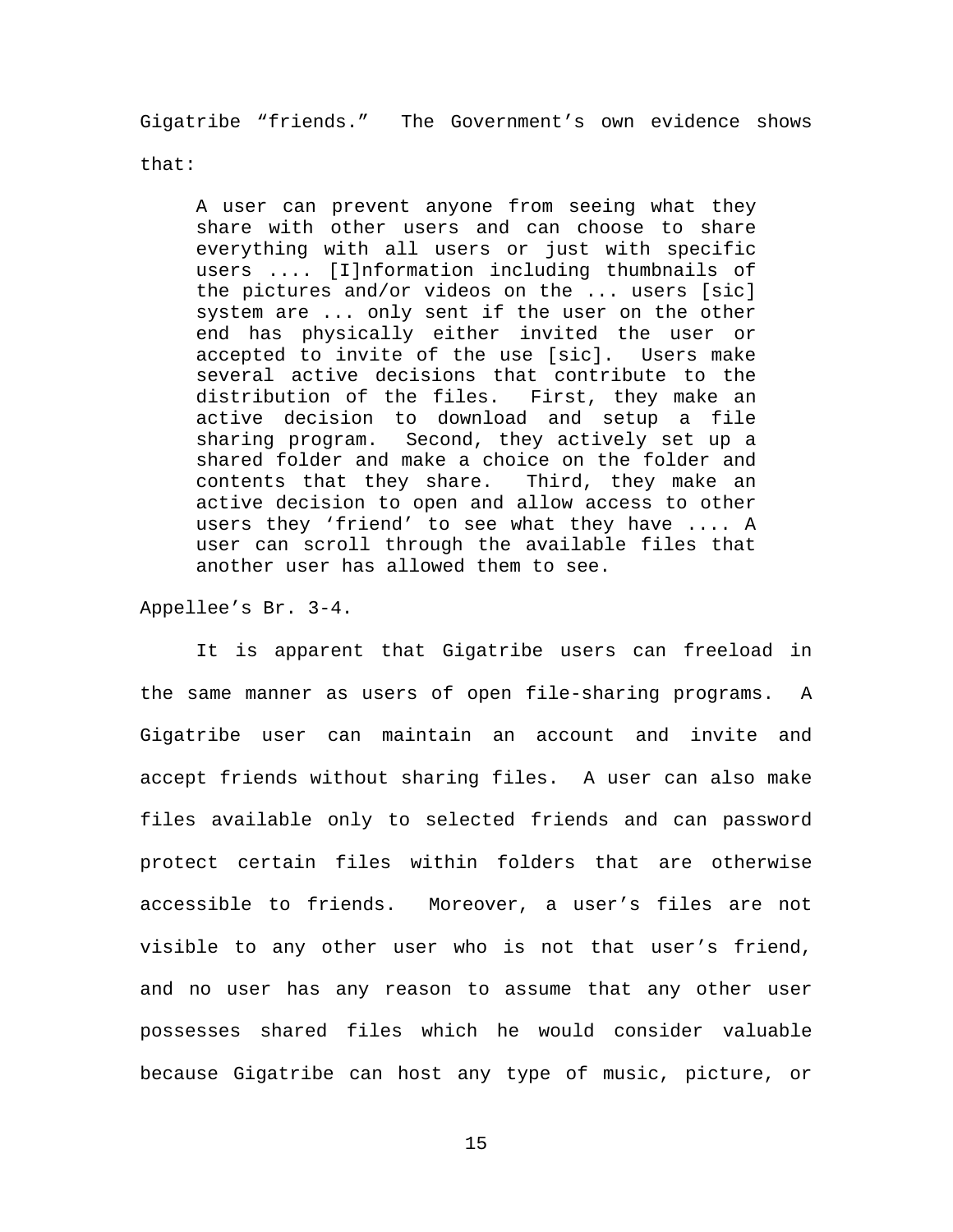video file. Based on these features, we must conclude that a user who understands the basic operation of the Gigatribe program can have no reasonable expectation of gaining access to pornographic files or any other thing of value solely because he creates a shared folder populated with files containing child pornography.

Although it is perhaps more likely that a Gigatribe user, as compared to the user of an open system, would only become friends with, and therefore distribute files to, other users who he believed possessed pornographic files and were willing to exchange them, the Government has presented no evidence to support this supposition. It submitted no evidence that McManus distributed his files to any user as a barter or trade, that Gigatribe enforces a rule that friends must make files available to each other, or that a strong custom has arisen within the Gigatribe community to that same effect. The Government submitted no evidence that McManus screened possible friends based on their likelihood of possessing valuable files before inviting them or accepting their invitations. Because the contents and even the existence of a Gigatribe user's shared files are unknown, the only way a user could accomplish such screening would be by communicating directly with other users. If users do in fact communicate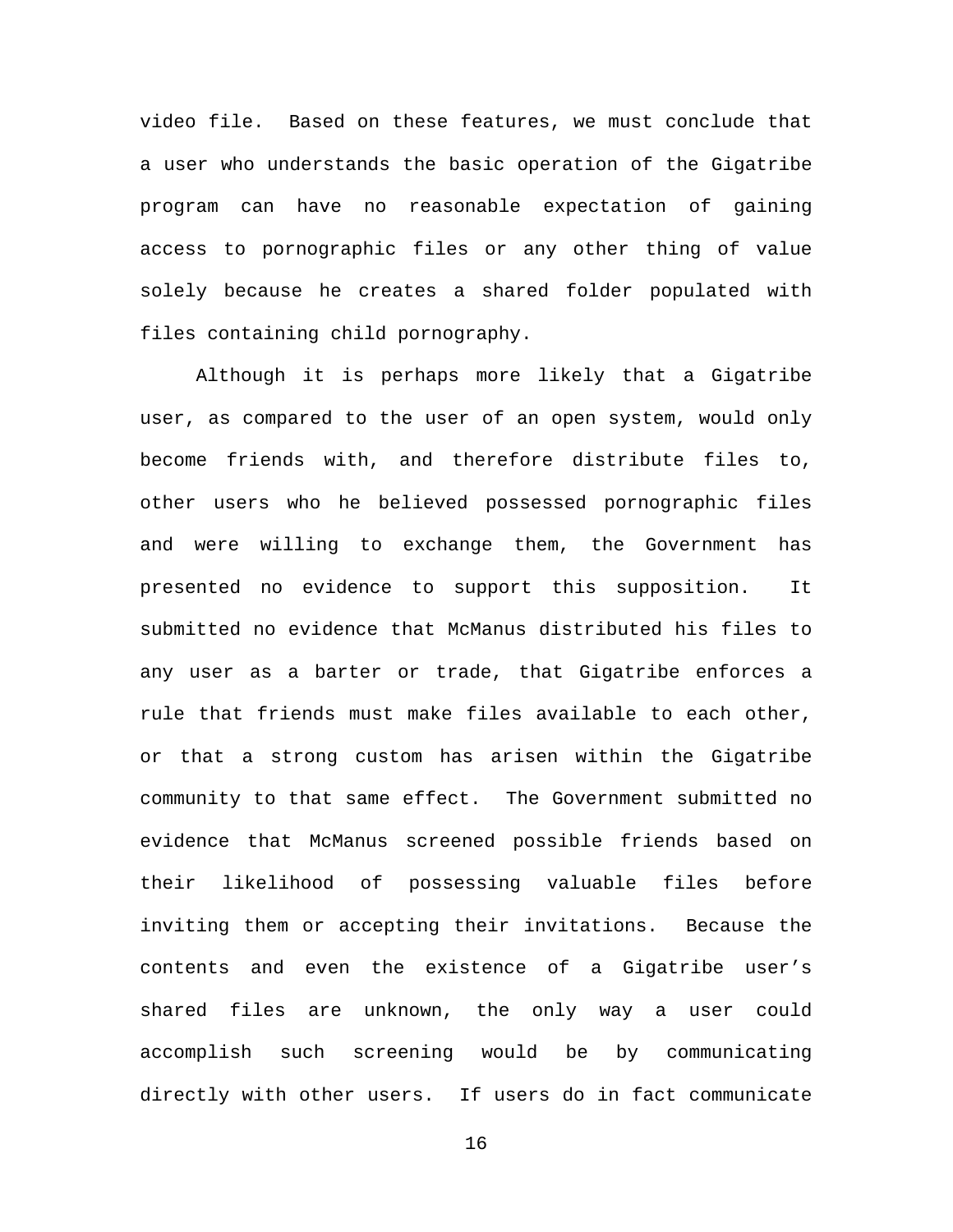in this manner, then the Government should be able to gather actual individualized evidence to satisfy the second element of § (B) by seizing defendants' chat logs with undercover agents and other users.

The Government's argument is purely speculative, and all but the most superficial investigation demonstrates that the speculation is unreasonable. Even the way in which the FBI agent acquired the proof for McManus's underlying conviction in this case undercuts the Government's inherent-reciprocity claim. The agent was able to download pornography from McManus without supplying any like files in return, and there is no evidence that the agent represented to McManus that he had files and was willing to trade. Whether or not Gigatribe users routinely distribute child pornography gratuitously, it is clearly possible based on the features of the system that a Gigatribe user could distribute his files without any reasonable expectation of receiving anything of value in exchange. Therefore, the proposed per se rule is inappropriate.

# B.

Because we decline to apply the Government's proposed per se rule, we must vacate McManus's sentence unless the Government submitted sufficient individualized evidence of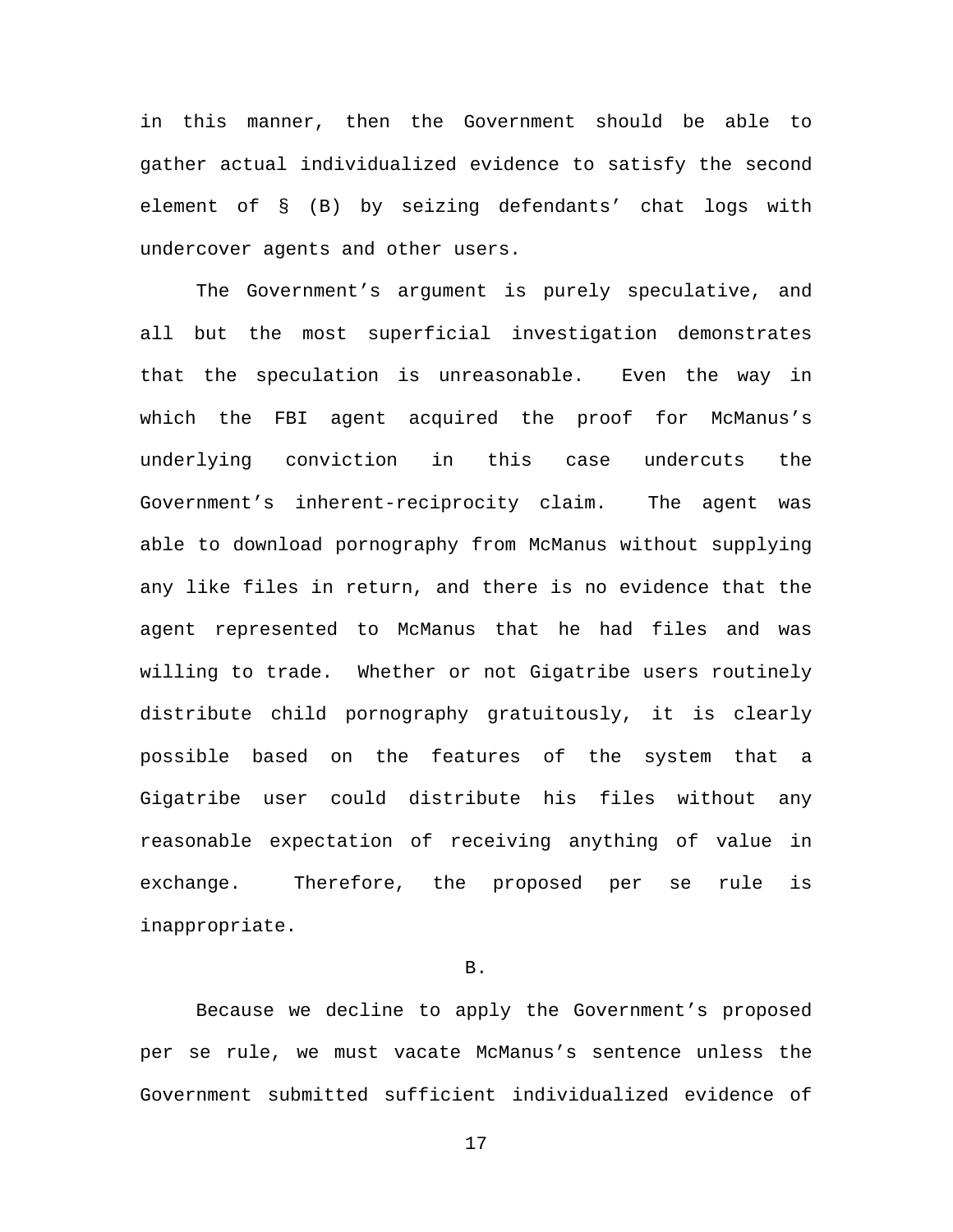McManus's intent to distribute his pornographic materials in expectation of receipt of a thing of value. The only individualized evidence that the Government offers is that McManus "knew of the file-sharing features of Gigatribe," when he used the program to acquire and maintain child pornography files and that "he was aware that files utilized in Gigatribe could be shared with other Gigatribe users." Appellee's Br. 10. This evidence proves only the first element of § (B) and is only sufficient to trigger § (F), an enhancement that McManus concedes is appropriate.

The Government failed to carry its burden. The district court improperly applied the five-level enhancement, resulting in improper calculation of McManus's sentencing range. The district court's reliance on an improperly calculated sentencing range constitutes significant procedural error and McManus's sentence is subject to vacation unless the error was harmless.

# V.

McManus's properly calculated offense level of 30 would have generated a Guideline range of 97 to 120 months' imprisonment. Although the district court's 72-month sentence is well below the bottom of this corrected range, we cannot say with certainty that the district court would